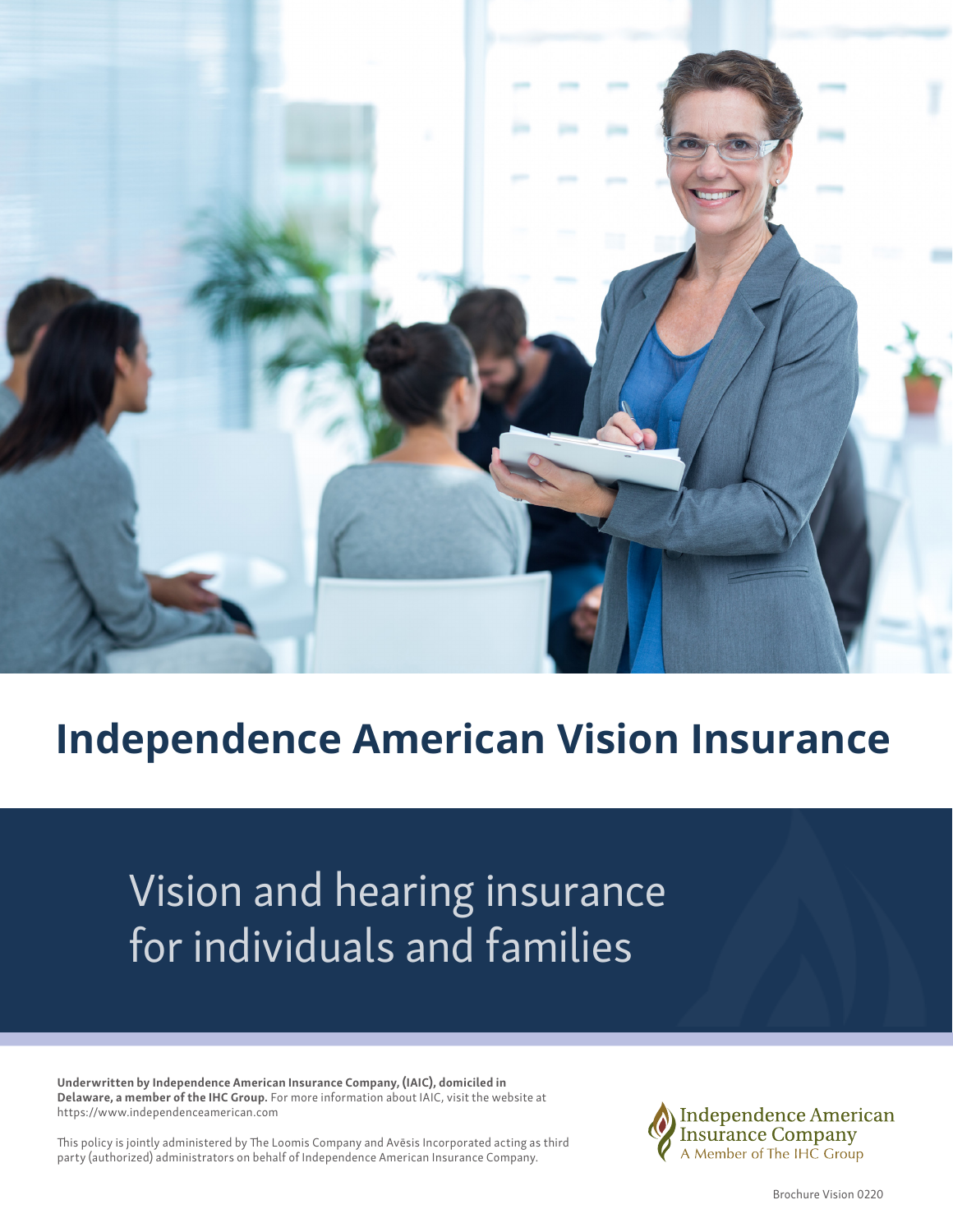| <b>Vision</b><br><b>Benefits</b>                                                                      | Independence American Vision 100               |                                                 | Independence American Vision and Hearing 130   |                                                 |  |
|-------------------------------------------------------------------------------------------------------|------------------------------------------------|-------------------------------------------------|------------------------------------------------|-------------------------------------------------|--|
|                                                                                                       | <b>In-Network</b><br><b>Preferred Provider</b> | Out-of-Network<br><b>Non-Preferred Provider</b> | <b>In-Network</b><br><b>Preferred Provider</b> | Out-of-Network<br><b>Non-Preferred Provider</b> |  |
| Vision Examination*<br>(1 per person, every 12 months)                                                | \$10 copay                                     | \$35 allowance                                  | $$10$ copay                                    | \$35 allowance                                  |  |
| Vision Materials Copay                                                                                | \$25 copay                                     | See below                                       | \$10 copay                                     | See below                                       |  |
| Standard Plastic Lenses* (1 per person, every 12 months)                                              |                                                |                                                 |                                                |                                                 |  |
| Single Vision                                                                                         | Paid in full after copay                       | \$25 allowance                                  | Paid in full after copay                       | \$25 allowance                                  |  |
| Lined Bifocal                                                                                         | Paid in full after copay                       | \$40 allowance                                  | Paid in full after copay                       | \$40 allowance                                  |  |
| Lined Trifocal                                                                                        | Paid in full after copay                       | \$50 allowance                                  | Paid in full after copay                       | \$50 allowance                                  |  |
| Lenticular                                                                                            | Paid in full after copay                       | \$80 allowance                                  | Paid in full after copay                       | \$80 allowance                                  |  |
| Progressives                                                                                          | \$50 allowance                                 | \$40 allowance                                  | \$50 allowance                                 | \$40 allowance                                  |  |
| Frames (1 per person, every 24 months)                                                                |                                                |                                                 |                                                |                                                 |  |
| Frames                                                                                                | \$100 allowance after copay                    | \$25 allowance                                  | \$130 allowance after copay                    | \$25 allowance                                  |  |
| <b>Contact Lenses</b> (1 per person, every 12 months)<br>In lieu of frames or standard plastic lenses |                                                |                                                 |                                                |                                                 |  |
| Conventional or Disposable                                                                            | \$110 allowance after copay                    | \$80 allowance                                  | \$110 allowance after copay                    | \$80 allowance                                  |  |
| <b>Medically Necessary</b><br><b>Contact Lenses</b>                                                   | Paid in full after copay                       | \$250 allowance                                 | Paid in full after copay                       | \$250 allowance                                 |  |
| <b>Cornea Benefits</b>                                                                                |                                                |                                                 |                                                |                                                 |  |
| Corneal Tissue Preparation Fee<br>for Corneal Replacements                                            | \$8,000 allowance                              |                                                 | \$8,000 allowance                              |                                                 |  |

\*1 additional post-operative exam and set of lenses covered if a patient receives corneal transplant

The preferred provider for Independence American Vision Insurance is Avesis. In-network frames and standard plastic lenses subject to combined copay: Independence American Vision 100 is subject to \$25 copay and Independence American Vision and Hearing 130 is subject to \$10 copay. In-network contact lenses subject to the same copay in lieu of frames and standard plastic lenses.

| <b>Hearing<br/>Benefits</b>                | Independence American Vision 100 | Independence American Vision and Hearing 130 |  |
|--------------------------------------------|----------------------------------|----------------------------------------------|--|
| <b>Testing and Fitting</b><br>1 per person |                                  | \$48 allowance every 24 months               |  |
| <b>Hearing Aids</b><br>1 per ear           |                                  | \$300 allowance every 60 consecutive months  |  |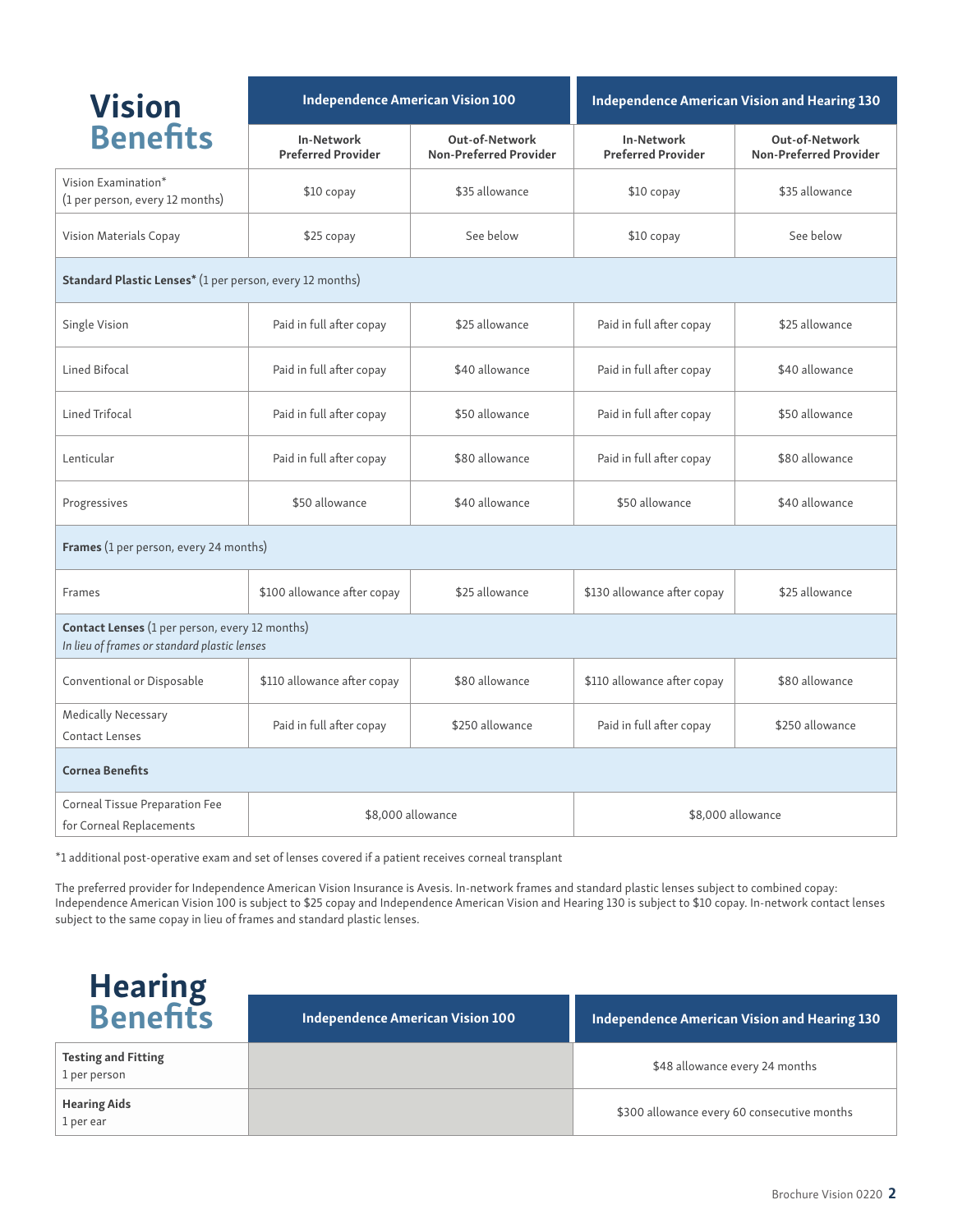### **Eligibility**

Independence American Vision Insurance is available to the primary applicant age 18 to 99, their spouse age 18 to 99, and dependent children under the age of 26.

### **Limitations**

Fees charged by a Provider for services other than what is specifically listed as covered must be paid in full by the Insured to the Provider. Such fees or materials are not covered under this Policy.

Non-Preferred Provider expenses do not apply toward Preferred Provider expenses and Preferred Provider expenses do not apply toward Non-Preferred Provider expenses.

Lost or broken lenses, frames, glasses or contact lenses will not be covered except in the next Benefit Period when Vision Materials would next become available.

### **Exclusions**

No benefits will be paid for services or materials connected with or charges arising from:

- 1. Orthoptic or vision training, subnormal vision aids and any associated supplemental testing;
- 2. Aniseikonic lenses;
- 3. Medical and/or surgical treatment of the eye, eyes or supporting structures;
- 4. Any eye or Vision Examination, or any corrective eyewear, required by an employer as a condition of employment and safety eyewear;
- 5. Services provided as a result of any Workers' Compensation law, similar legislation or required by any governmental agency or program whether federal, state or subdivisions thereof;
- 6. Plano (non-prescription) lenses;
- 7. Non-prescription sunglasses; or
- 8. Two pair of glasses in lieu of bifocals; or
- 9. Any service or material not listed in the Schedule of Benefits.

### Amplifon Hearing Health Care Discounts

Amplifon Hearing Health Care may offer you additional hearing care savings. Through Amplifon, you have access to:

Savings - Average savings of over 50% off MSRP

**Custom hearing solutions** – wide choice of products from the industry's leading brands

**Risk-free 60-day trial** – 100% money back guarantee – no return or restocking

**Aftercare** – 1-year follow-up care, 2 years of free batteries (up to 80 cells per device) and 3-year warranty covering loss and damage $1$ 

*This is not an insurance benefit*

1 Some exclusions apply. Limited to one-time claim for loss and damage. Manufacturer deductibles may apply.